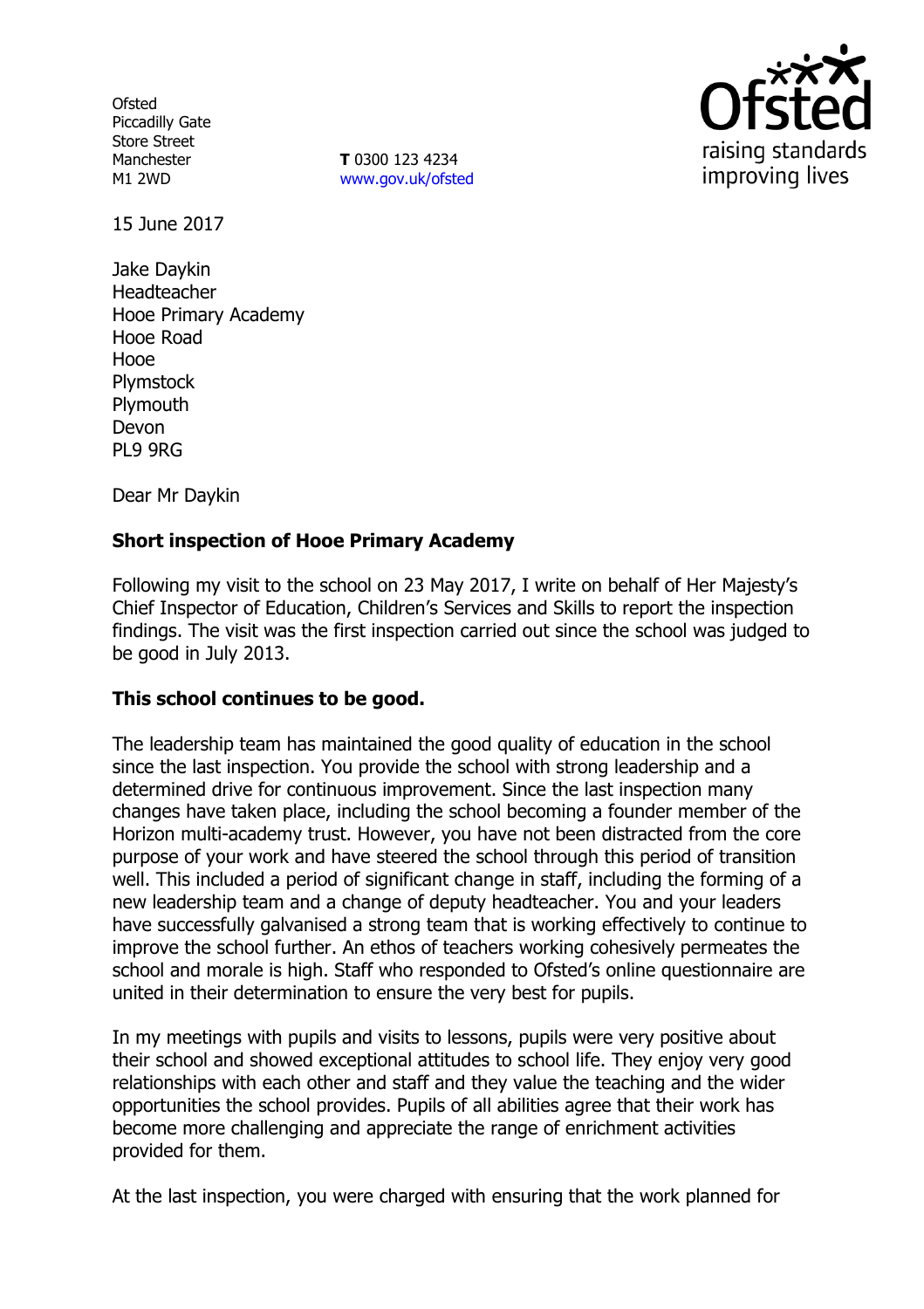

pupils is more challenging. You swiftly set to work on addressing the areas needing improvement and they have been tackled well. Particularly impressive is the improved progress in writing of the most able pupils by the end of key stage 2, where work is planned to challenge pupils well. Pupils' achievement has risen because you and your leaders' actions identified exactly what it was that prevented pupils from achieving their very best, made the necessary changes and eradicated most of those barriers. You were also tasked with improving attendance rates, and actions taken to address this aspect have also been successful.

Governors share the same determined drive and ambition of the senior leaders to continue to improve the school. They are very aware of the school's strengths and of areas that need further development. They use their wide range of expertise to work closely with staff and leaders to ensure that the school's strategic ambitions are achieved. Governors use their insightful knowledge, backed up by their visits to the school, to challenge leaders and make well-informed decisions.

Most parents are very positive about the school and would highly recommend it to others. Comments from parents I spoke with at the start of the day were typically positive, such as 'Hooe Primary is amazing', although a proportion of parents did feel that the school could improve communication further, particularly for working families. This view was also echoed by a small selection of parents who used the Parent View free-text option. Furthermore, the school website is missing some statutory information for parents.

Pupils join the school with standards that are typically below those expected for their age. At the end of key stage 2, standards in reading and mathematics remain above the national average, and writing is in line. However, in your accurate selfevaluation you recognised that the progress being made by a small number of pupils in writing in key stage 1 was not good enough. These pupils included disadvantaged pupils and some who have special educational needs and/or disabilities with average starting points.

### **Safeguarding is effective.**

Your safeguarding arrangements are fit for purpose and records are detailed and of high quality. You have provided staff and governors with a comprehensive training programme. As a result, staff are knowledgeable of potential warning signs and act to keep children safe. Staff I spoke to knew what to do should any incident or concern related to safeguarding come to their attention.

You and your staff have created an environment in which pupils feel safe at school and their parents agree. Pupils vividly recall the assemblies that you lead to provide advice and guidance about potential threats and risks to their safety. They could tell me with confidence how to keep safe in and outside of school, and what actions to take if they did not feel safe. They are also very confident that they will be helped if they report any concern, because they say they have 'trusting relationships'.

Furthermore, pupils were very keen to tell me about the 'Life Caravan' and how this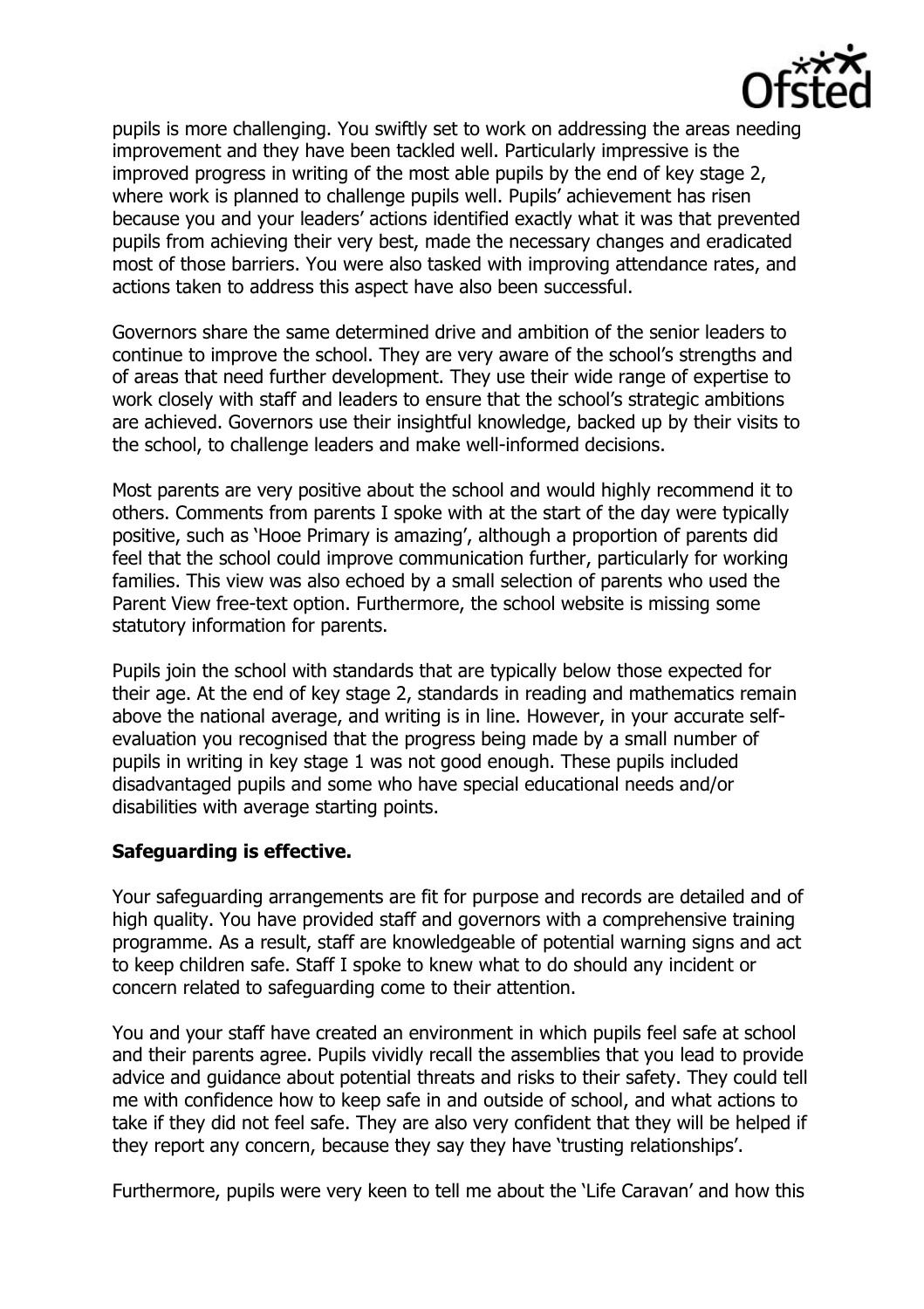

has helped them to understand mental health issues, the importance of keeping healthy and the dangers of alcohol and drug abuse. They said this prepares them well for the realities beyond school. Pupils were also able to explain the difference between bullying and falling-out and were adamant that bullying rarely happens at Hooe Primary Academy. They are aware that a major risk that pupils face is from the internet and social media and were able to tell me how to keep themselves safe online and how to respond to any concerns they may have.

# **Inspection findings**

- My first line of enquiry was to explore the actions taken by leaders to reverse the declining trend in outcomes in the early years, particularly for boys. The recently appointed early years lead has made significant headway in turning fortunes around for all children, but particularly in improving achievement for boys. She has a relentless focus on raising standards and knows every child's strengths and weaknesses. This has enabled her to take early action to ensure that every child makes positive progress. Particularly impressive was the language being used by the children to increase their writing development. For example, a group of boys were observed attempting to write more challenging words than expected for their age, such as the word 'caterpillar'. Deliberate actions have been swift and incisive to raise achievement. Consequently, assessment information and children's work show that children are now on track to achieve much stronger outcomes than historically and the differences between girls and boys have diminished.
- Another key line of enguiry concerned the quality of teaching in writing across key stage 1, particularly for disadvantaged pupils and girls who were working at the expected level at the end of the Reception Year. School leaders rightly identified this as an area for improvement. Pupils' attainment in writing in key stage 1 was around the national average overall in 2016. However, girls and disadvantaged pupils from average starting points were not achieving as well as they should have been. You and your leaders dedicated school resources for focused improvement and your actions have ensured that pupils in Year 3 who did not reach the expected standard in Year 2 have now caught up. Leaders reviewed the approaches to the teaching of writing and made swift changes to the way writing is taught. As a result, the standards of writing in key stage 1 are now high. Although the changes to the approach to teaching writing have had a positive impact for most groups, this is not the case for a small proportion of disadvantaged pupils currently in key stage 1.
- The third key line of enquiry looked at how effective leaders are at ensuring that the most able girls are being challenged to achieve their very best in writing by the end of key stage 2. Again, the changes to the way writing is being taught have had an impact on the most able pupils' outcomes. The work that we reviewed together clearly demonstrated that a larger proportion of girls are on track to attain at a greater depth from their high starting points. Furthermore, wider scrutiny identified that a proportion of middle-ability pupils are also on track to attain the higher standards and this is a significant improvement upon past achievements. A large proportion of pupils' work demonstrates that the more-technical aspects of writing have been secured successfully; consequently,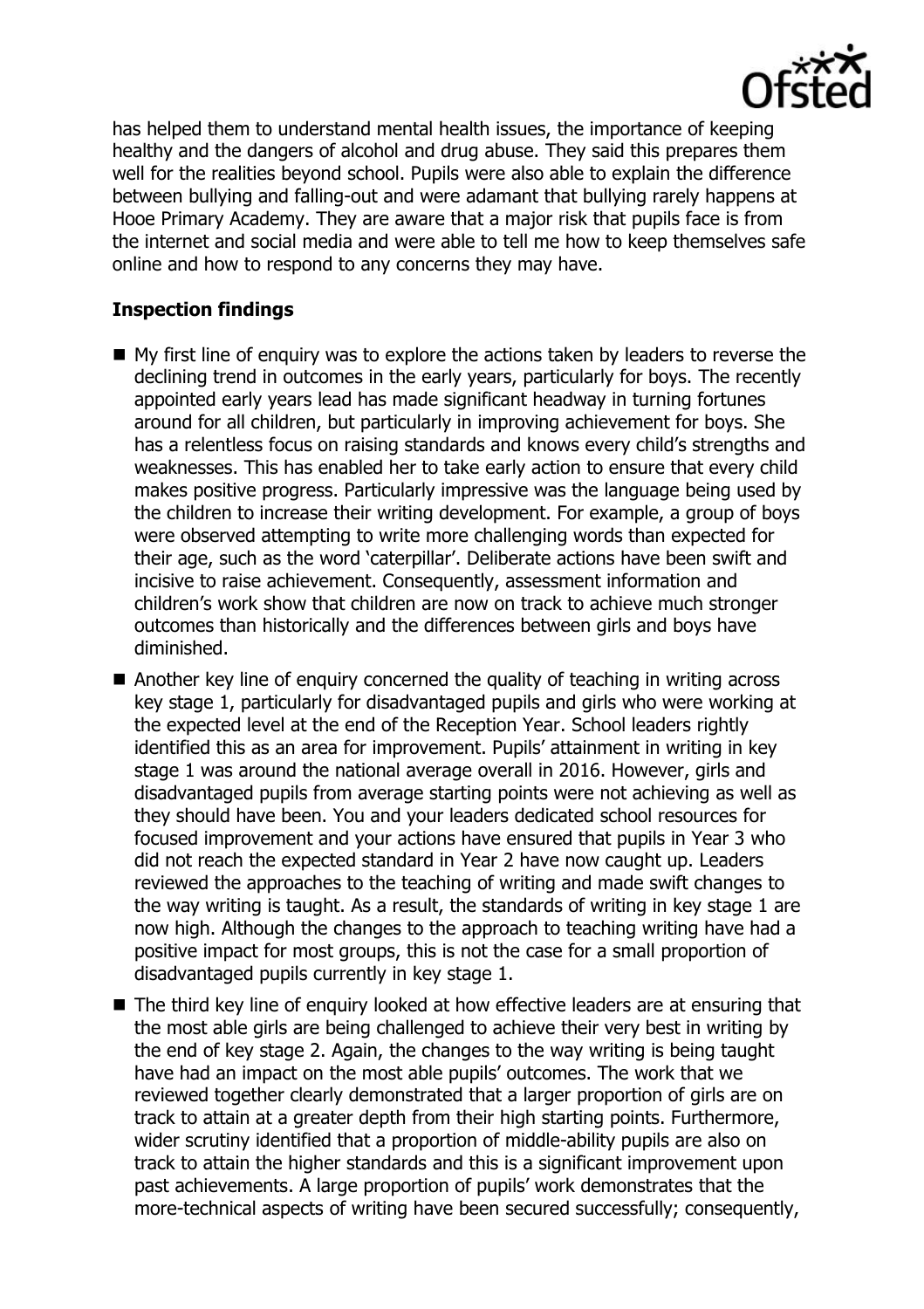

pupils are achieving the higher standards.

- The fourth line of enguiry evaluated the provision for pupils who have special educational needs and/or disabilities, particularly in writing, by the end of key stage 2. In 2016, pupils made similar and better progress than other pupils nationally in reading and mathematics. However, this was not the case for writing, where pupils made significantly less progress. Since then leaders have taken effective action to address this; robust monitoring of the school's writing interventions has enabled leaders to identify what planned actions are effective in consolidating pupils' understanding. Teachers' plans are evaluated regularly by leaders and resources are adjusted accordingly to ensure that pupils who have special educational needs and/or disabilities make continued positive progress.
- My final line of enquiry was how the wider curriculum meets the needs of all pupils. Leaders ensure that the wider curriculum supports pupils to develop a wide range of skills and gain sufficient knowledge across most subjects. They learn particularly well in religious education, science, history, geography, art, music and design technology. Pupils in Year 6 told me they particularly enjoyed design technology, where they designed and built a shelter that they slept in overnight at school. However, scrutiny of pupils' work in modern foreign languages found that this aspect of the curriculum had not been completed in Year 6. Furthermore, information relating to the Year 6 school's curriculum was missing from the website.

### **Next steps for the school**

Leaders and those responsible for governance should ensure that:

- $\blacksquare$  pupils in Year 6 are provided with the same opportunities as other pupils to thoroughly develop their knowledge and skills in other subjects across the broad curriculum
- all groups of pupils make consistently good progress in writing, particularly at key stage 1
- the school's website is compliant and publishes all required information.

I am copying this letter to the chair of the governing body, the regional schools commissioner and the director of children's services for Plymouth. This letter will be published on the Ofsted website.

Yours sincerely

Matthew Middlemore **Ofsted Inspector**